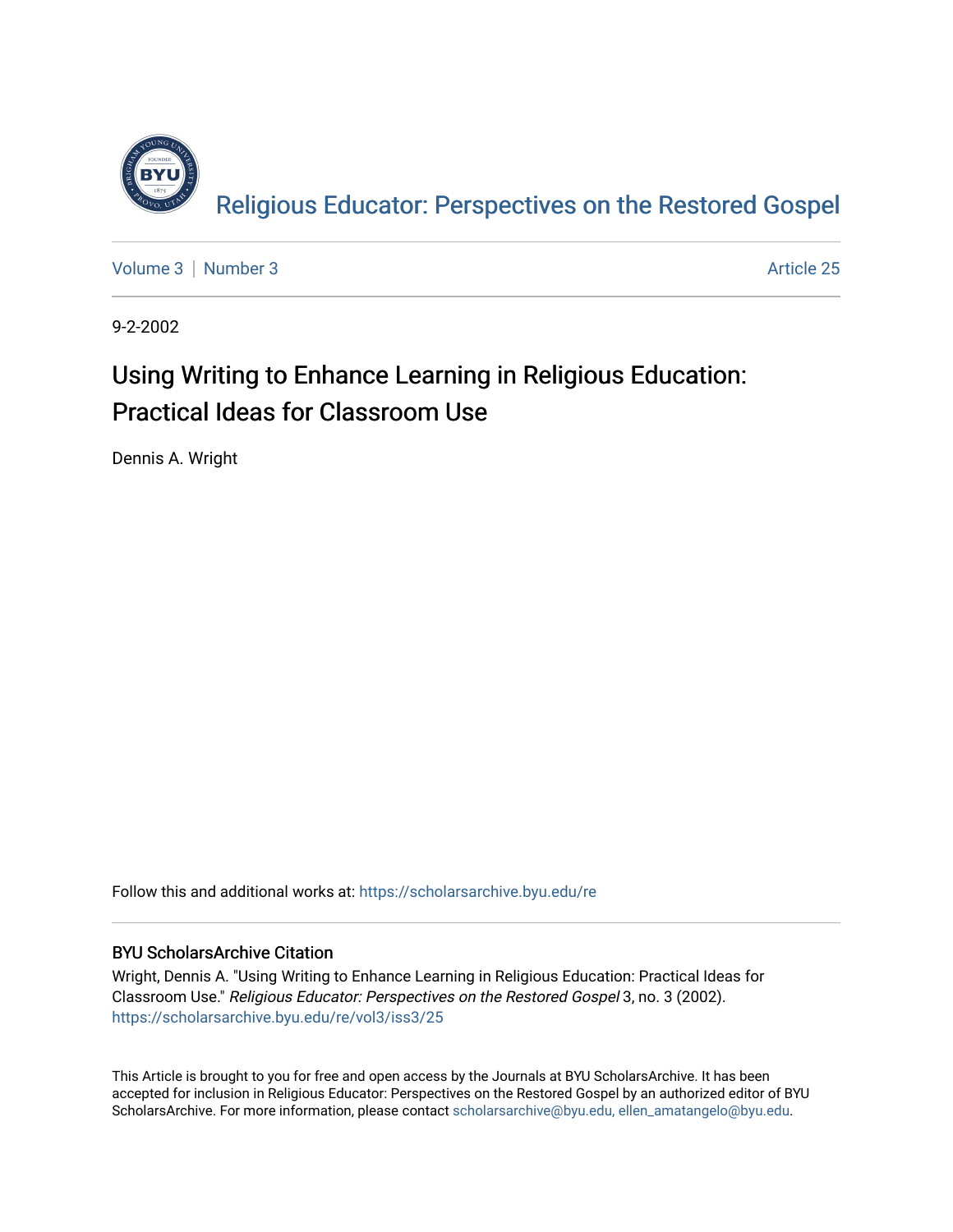# Using Writing to Enhance Learning in Religious Education: Practical Ideas for Classroom Use

Dennis A. Wright

**Dennis A. Wright** is an associate professor of Church history and doctrine at BYU.

Writing is essential to the kingdom of God. Adam and Eve kept a book of remembrance and taught their children to read and write (see Moses 6:5–6). Prophets and others called of God recorded the prophecies and histories of their peoples. The Nephites wrote to persuade their children and brethren to believe in Christ  $(2$  Nephi 25:23). They kept the commandment "that all men  $\ldots$  shall write the words which [the Lord spoke] unto them"  $(2$  Nephi 29:11). Peter, Paul, and John wrote epistles expounding doctrine and strengthening the Saints. Joseph Smith wrote his prayers, recorded his visions, and sent letters of comfort to the Saints. The Lord esteems the writings of His servants so highly that He has declared He will judge the whole world from their books (see 3 Nephi  $27:25-26$ ). But all the books have not been written. As students and teachers of the gospel, we have our own opportunity to write the words that God speaks to us. This invitation is extended to all the Saints, not just the prophets. Paul taught, "He that prophesieth speaketh unto men to edification, and exhortation and comfort"  $(1$  Corinthians 14:3). As a church, we seek to edify others through our sacrament talks, via the lessons we teach, and in our missionary efforts. The process of thinking and writing enhances the service we offer. When we help our students learn how to ponder the gospel of jesus christ through class room and personal writings, we teach students to act upon an important principle of edification. When we encourage students to communicate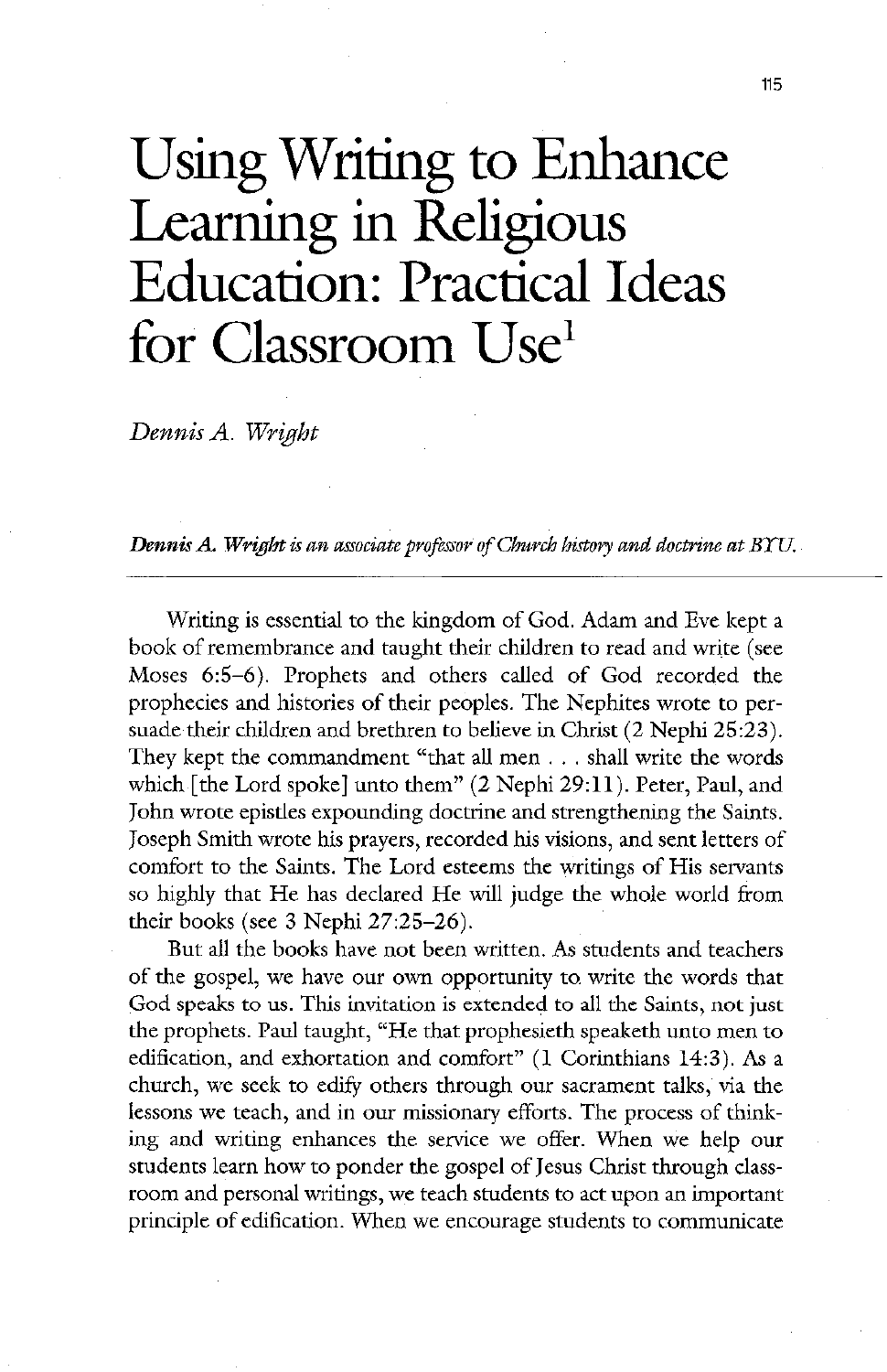their faith through writing as well as through speaking, we provide an important opportunity for the Spirit to witness the truth.

As religious educators, we have a unique responsibility to help our students explore the gospel through their writing and thus improve their ability to communicate its truths with others. The act of writing encourages thinking and pondering, which enhances communication skills. Writing, as a learning vehicle, enables students to probe more deeply the wonders of God's word. Through writing, students can clarify their thoughts and feelings and enhance their learning

Religious educators have enough to teach without supplementing their curriculum with writing classes. That is why I have been careful to suggest activities that have an immediate classroom application This article offers helpful tools to encourage student writing. It presents a variety of teaching ideas that will help students use writing to enhance their experience in religious education. The suggestions include various types of writing activities for different experience levels and explanations of how students benefit from each activity. My objective is to provide a list of "idea starters" that can be modified according to teachers' individual gifts as instructors and the needs of the different classes they teach. Certain ideas may complement your style of teach-

ing; others may work for one class and not another; and some may simply be too much for you and your class. I encourage you to experiment with the activities so you can discover what works best for you.

## 1. Ideas for Basic Writing

The activities for basic writing are simple and direct. Their purpose is to help students interact with course material through writing. They encourage students to think openly and directly about the scriptures while providing the teacher with continuous feedback concerning student progress and the effectiveness of the course. I have suggested an experience level that is best suited for each activity. However, you may find that with modification, the activities can be used at all levels.

# Activities for Basic Writing

| Level    | <b>Activity</b>     | Description                                                                                              | Advantages                                                                                                              |
|----------|---------------------|----------------------------------------------------------------------------------------------------------|-------------------------------------------------------------------------------------------------------------------------|
| Seminary | Response<br>Journal | Write a personal response to scrip-<br>ture reading or class discussion in a<br>daily scripture journal. | Journals stimulate personal<br>interaction with scriptures and<br>gospel topics.                                        |
| Seminary | Passage<br>Summary  | Identify the main points of a<br>scripture passage and write a brief<br>summary.                         | Summaries provide instructors<br>with feedback on student under-<br>standing. They help students<br>clarify main ideas. |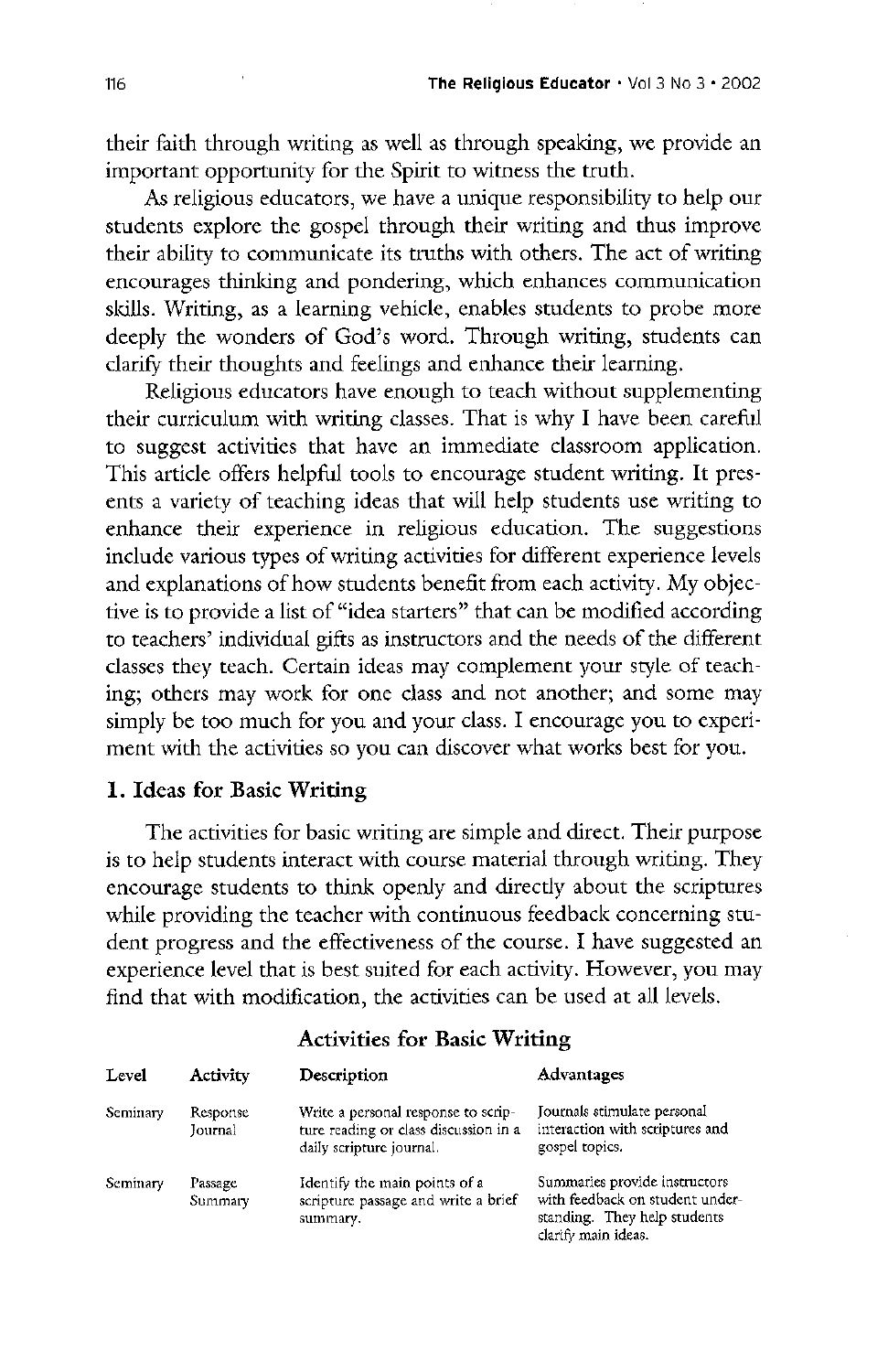| Seminary  | Headline                                     | Write a newspaper-style headline<br>that summarizes the information in<br>the passage.                                  | Headlines require students to be<br>concise and specific in their written<br>summaries.                          |
|-----------|----------------------------------------------|-------------------------------------------------------------------------------------------------------------------------|------------------------------------------------------------------------------------------------------------------|
| Seminary  | Simple<br>Explanations                       | Write a note to a child explaining a<br>scripture or concept.                                                           | Simple explanations teach students<br>the importance of simplicity in<br>scripture understanding.                |
| Institute | Idea Map                                     | Draw a graphic representation that<br>illustrates the idea organization in<br>the passage.                              | Idea maps develop students'<br>awareness of structure as an aid in<br>pondering scripture messages.              |
| Institute | Answer a<br>Question                         | Respond in two sentences to a<br>question about a passage.                                                              | Written answers give instructors<br>opportunities to evaluate student<br>understanding.                          |
| Institute | <b>Brainstorm</b>                            | Write about the possible applica-<br>tions of a scripture in various<br>settings in today's world.                      | Brainstorming contemporary appli-<br>cations emphasizes the relevance of<br>principles taught in the scriptures. |
| Institute | Key Word<br>Identification<br>and Definition | Describe in several sentences the<br>impact of one or two words in a<br>scripture passage.                              | Students focus their scripture study<br>by concentrating on meanings of<br>the words.                            |
| Institute | Personal<br>Opinion                          | Formulate a one-paragraph per-<br>sonal response to an issue based on<br>readings and study.                            | Personal response essays encourage<br>students to expand their thinking<br>about certain scriptures.             |
| All       | Rush Write                                   | Write quickly for two minutes,<br>recording first impressions about a<br>passage or concept.                            | Rush writes prompt students to<br>capture their initial response to<br>ideas and scriptures.                     |
| All       | Rush Write                                   | Write nonstop for ten minutes,<br>expressing in broad terms what<br>was understood from reading or<br>class discussion. | Free writes teach students to com-<br>prehend and analyze what they are<br>reading and learning.                 |

### 2. Ideas for Analysis Writing

students should be invited and encouraged to use writing to specifically examine their own thoughts and insights. Analytical writing requires students to develop confidence in their skill as thinkers and writers in religion. These activities require in-class time for writing. Teachers should understand that the quiet time during which students are writing can be just as productive as the time during which the teacher is talking. Students benefit from feedback regarding their writing. By providing such help, teachers encourage students' understanding of how writing promotes clear thinking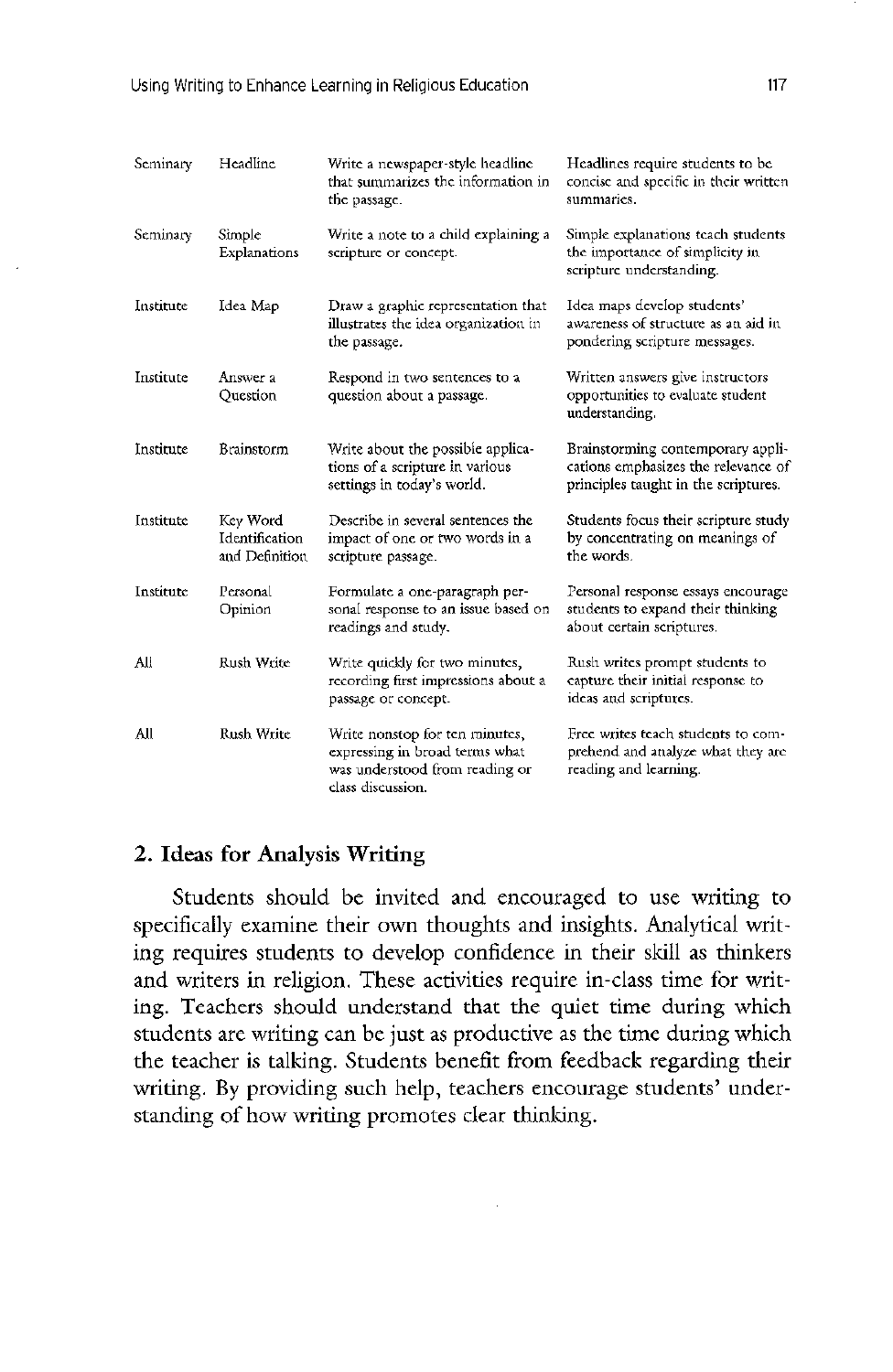# Activities for Analysis Writing

| Level     | Activity                     | Description                                                                                                        | Advantages                                                                                                                                                            |
|-----------|------------------------------|--------------------------------------------------------------------------------------------------------------------|-----------------------------------------------------------------------------------------------------------------------------------------------------------------------|
| Seminary  | Definitions                  | Write a dictionary-type definition<br>of a word from the scriptures.                                               | Defining words increases students'<br>understanding of scripture by focusing<br>their attention on specific word<br>meanings.                                         |
| Seminary  | Different<br>Perspectives    | Write about a doctrine from an<br>assigned perspective (i.e., a soldier,<br>minister, person in the street, etc.). | Considering various perspectives<br>encourages students to expand their<br>thinking.                                                                                  |
| Seminary  | Problem/<br>Solution         | Suggest in writing a solution to a<br>contemporary problem using a<br>scripture passage.                           | Problem-solution analysis demon-<br>strates how the scriptures have<br>application to the students' personal<br>lives and to their understanding of<br>world affairs. |
| Seminary  | Scripture<br>Annotation      | Make notes in the margin next to<br>a scripture passage.                                                           | Scripture annotation provides students<br>with practice in focusing their reading.                                                                                    |
| Institute | Scripture<br>Relationships   | Compare in one paragraph two<br>or more scriptures to show how<br>they communicate the same idea<br>differently.   | Comparisons encourage students to<br>use their own scripture study and<br>analysis skills to understand important<br>scripture themes.                                |
| Institute | Doctrinal<br><b>Analysis</b> | Write a letter to a newspaper edi-<br>tor about the implications of a<br>scripture passage.                        | Doctrinal analysis invites students to<br>articulate their own scriptural insights.                                                                                   |

Context the context of a scripture passage lyze scripture meaning within the<br>affects the meaning. The immediate circumstances surround

Institute Scripture Explain in several sentences how Studying context helps students ana-<br>Context the context of a scripture passage lyze scripture meaning within the immediate circumstances surrounding the passage

# 3. Ideas for Application Writing

Application writing provides students with an opportunity to writ<mark>e</mark> using forms common in the Church. These are similar to analysis papers except they require the student to be aware of a particular type of writing. Instructors can help students by providing models as part of the activity. One benefit of this activity is that it helps students learn how the structure of writing interacts with the content

# Activities for Application Writing

| Level    | Activity              | Description                                                       | Advantages                                                                                                                                      |
|----------|-----------------------|-------------------------------------------------------------------|-------------------------------------------------------------------------------------------------------------------------------------------------|
| Seminary | Bible<br>Dictionary   | Write a new entry for the Bible<br>Dictionary.                    | Writing dictionary entries encourages<br>students to be thorough in their scripture<br>study and precise in their explanations.                 |
| Seminary | Letter to a<br>Friend | In a letter, explain a gospel con-<br>cept to a nonmember friend. | Letters promote students' awareness of<br>their nonmember peers and helps them<br>think of ways to address such peers in<br>religious contexts. |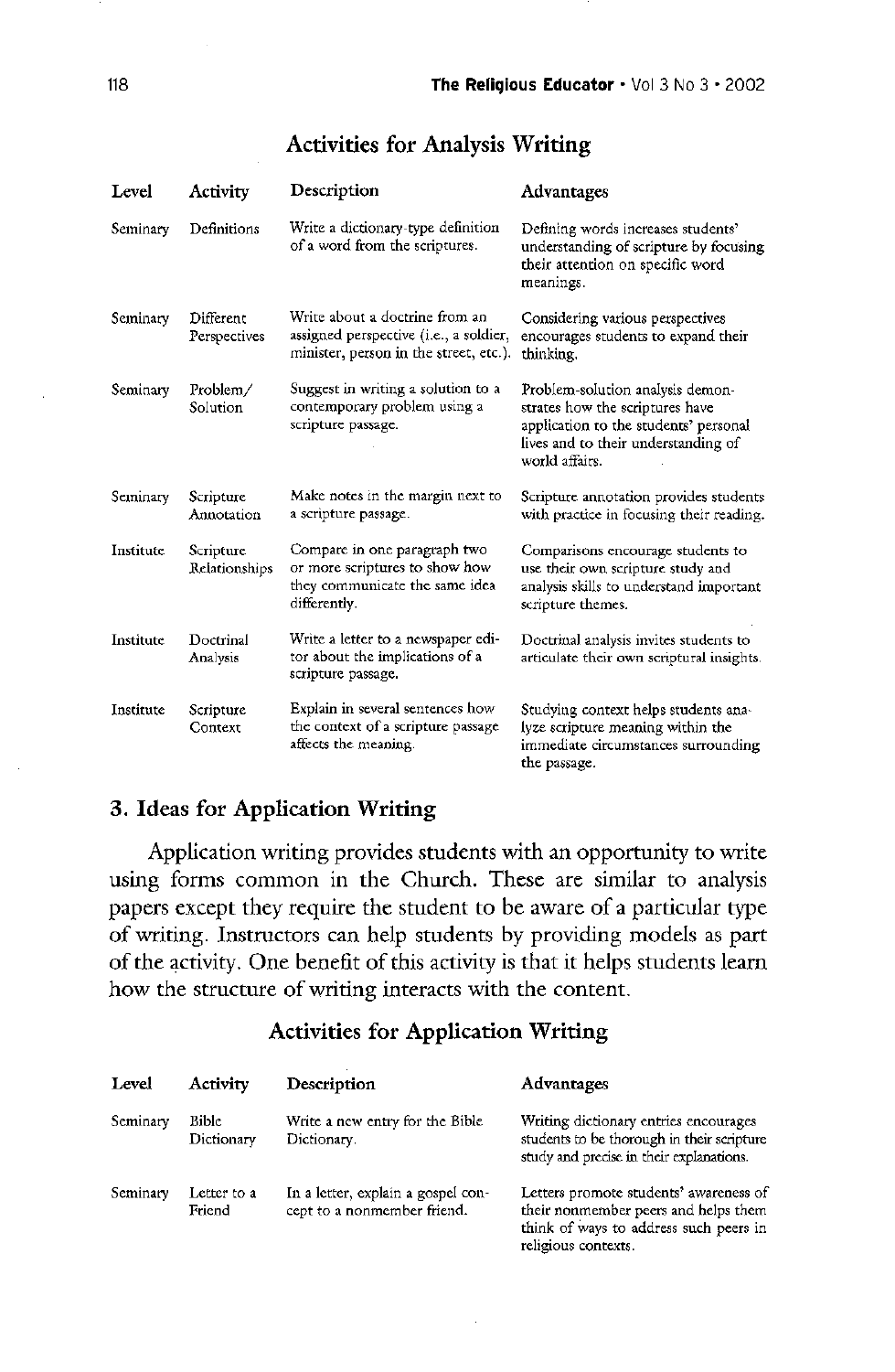| Seminary  | Sacrament<br>Meeting Talk | Write a draft appropriate for a<br>sacrament meeting talk.              | Talks provide practice in writing with a<br>specific purpose and audience in mind.                                            |
|-----------|---------------------------|-------------------------------------------------------------------------|-------------------------------------------------------------------------------------------------------------------------------|
| Institute | Lesson Plan               | Outline a lesson plan for a Church<br>class based on a scripture block. | Outlining lesson plans improves lesson-<br>preparation skills among students who<br>will teach in the Church all their lives. |
| Institute | Encyclopedia<br>Entry     | Write a twenty-five-word entry<br>regarding a specific topic.           | Encyclopedia-entry writing helps stu-<br>dents to choose their words carefully<br>and sparingly.                              |
| Institute | Ward<br>Newsletter        | Write a scripture-related article for<br>a ward publication.            | Writing articles develops skills in<br>teaching basic concepts to a Church<br>audience through writing.                       |

#### 4. Ideas for Creative Writing

Creative-writing assignments are usually a welcome option for students. They provide an opportunity to explore their creative talents in relation to the scriptures. Often, these activities result in some of the most innovative insights, giving students and teachers a chance to take pleasure in the aesthetic side of religious writing. Note that the ideas below are suitable for all experience levels

#### Activities for Creative Writing

| Levels | Activity              | Description                                                                                         | Advantages                                                                                                      |
|--------|-----------------------|-----------------------------------------------------------------------------------------------------|-----------------------------------------------------------------------------------------------------------------|
| All    | Personal<br>Narrative | Write about a personal experience<br>in which the scriptures have a<br>direct application.          | Personal narratives impact the student<br>and instructor more personally than an<br>analysis paper.             |
| All    | Parable               | Write a modern parable that illus-<br>trates a specific doctrinal concept<br>or scripture teaching. | Writing a parable gives students the<br>opportunity to study and model one<br>of the Savior's teaching methods. |
| All    | Poems                 | Write a poem that expounds upon<br>a particular scripture or doctrine.                              | Poetry provides a unique opportunity<br>to ponder the scriptures and feel the<br>Spirit.                        |
| All    | Dialogue              | Write an imaginary dialogue that<br>explores a doctrinal concept.                                   | Writing a dialogue teaches students to<br>articulate gospel concepts from differ-<br>ent perspectives.          |
| All    |                       | Advertisement Write an advertisement related to<br>a scripture idea or event.                       | Writing an ad requires that students<br>exercise visual and verbal creativity to<br>teach a gospel truth.       |
| All    | Adapt a Song          | Write new words for a song to<br>reflect the ideas in a scripture.                                  | Song writing encourages students to<br>express scriptural insights in a memo-<br>rable way through music.       |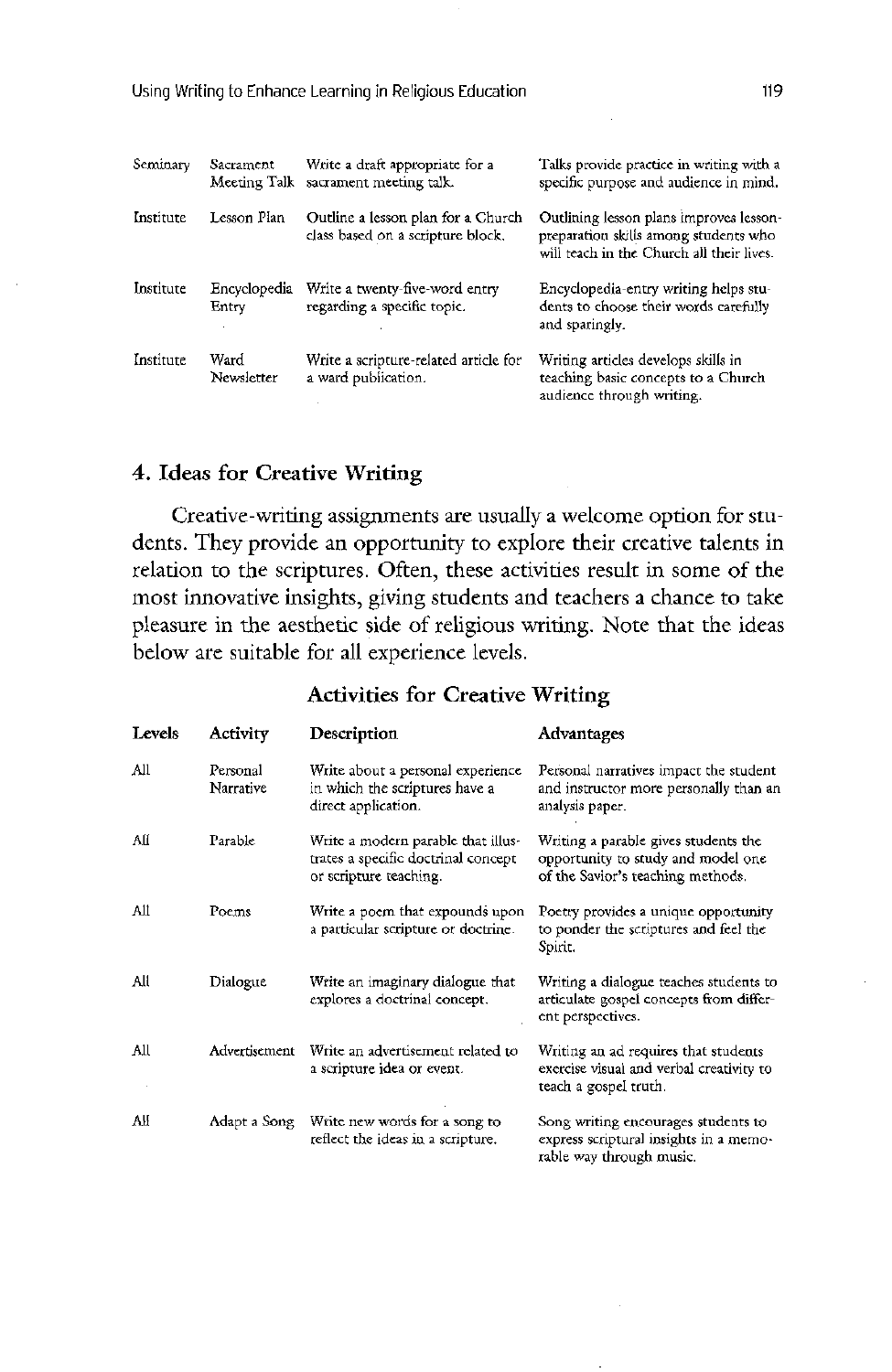#### 5. Ideas for Research Writing

Research writing provides an opportunity for an in-depth examination of scriptural ideas. It promotes the exploration of new thoughts through reading and pondering information from a variety of sources students can use research activities as a way to complement course material and take responsibility for self-directed learning. Although a formal research paper is usually not required in seminary or institute informal research writing can enhance learning and add to class discussion. Although research activities are suggested only for the institute level, in certain circumstances, they could be adapted for seminary purposes

#### Activities for Research Writing

| Level     | <b>Activity</b>                        | Description                                                                              | Advantages                                                                                                            |
|-----------|----------------------------------------|------------------------------------------------------------------------------------------|-----------------------------------------------------------------------------------------------------------------------|
| Institute | Background<br>Research                 | Prepare a summary of background<br>information related to a passage.                     | Background research helps students<br>consider the relevance of context to<br>specific passages.                      |
| Institute | Examining<br>Different<br>Commentaries | Write a brief comparison of the<br>different interpretations of a spe-<br>cific passage. | Examining different commentaries<br>increases students' awareness of vari-<br>ous perspectives of a scripture passage |

| Institute | Biography                   | Research the life of a Church<br>leader or a scripture character and<br>write a short biography.                                 | Writing biographies encourages stu-<br>dents to recognize the human efforts<br>that the Church is built upon. |
|-----------|-----------------------------|----------------------------------------------------------------------------------------------------------------------------------|---------------------------------------------------------------------------------------------------------------|
| Institute | Alternative<br>Translations | Describe how alternative transla-<br>tions to the King James Version<br>of the Bible contribute to scrip-<br>ture understanding. | Examining alternative translations<br>expands students' understanding of<br>the Bible.                        |

#### **Final Thoughts**

Before trying any of the suggested ideas, you should determine how you want to use writing to enhance learning. You will need to consider purposefully your students and your teaching objectives Once you have determined the role of writing in your class, carefully introduce the writing activities. Help students understand that writing magnifies learning and that it is an important part of your class. The expectations of the assignments must be clear to the students. When they see a definite starting point for the activity and a defined product expectation, they will be more likely to overcome the natural resistance that all writers face. Remember that for most students, writing in a religious education setting may seem unusual at first. Reassure them by